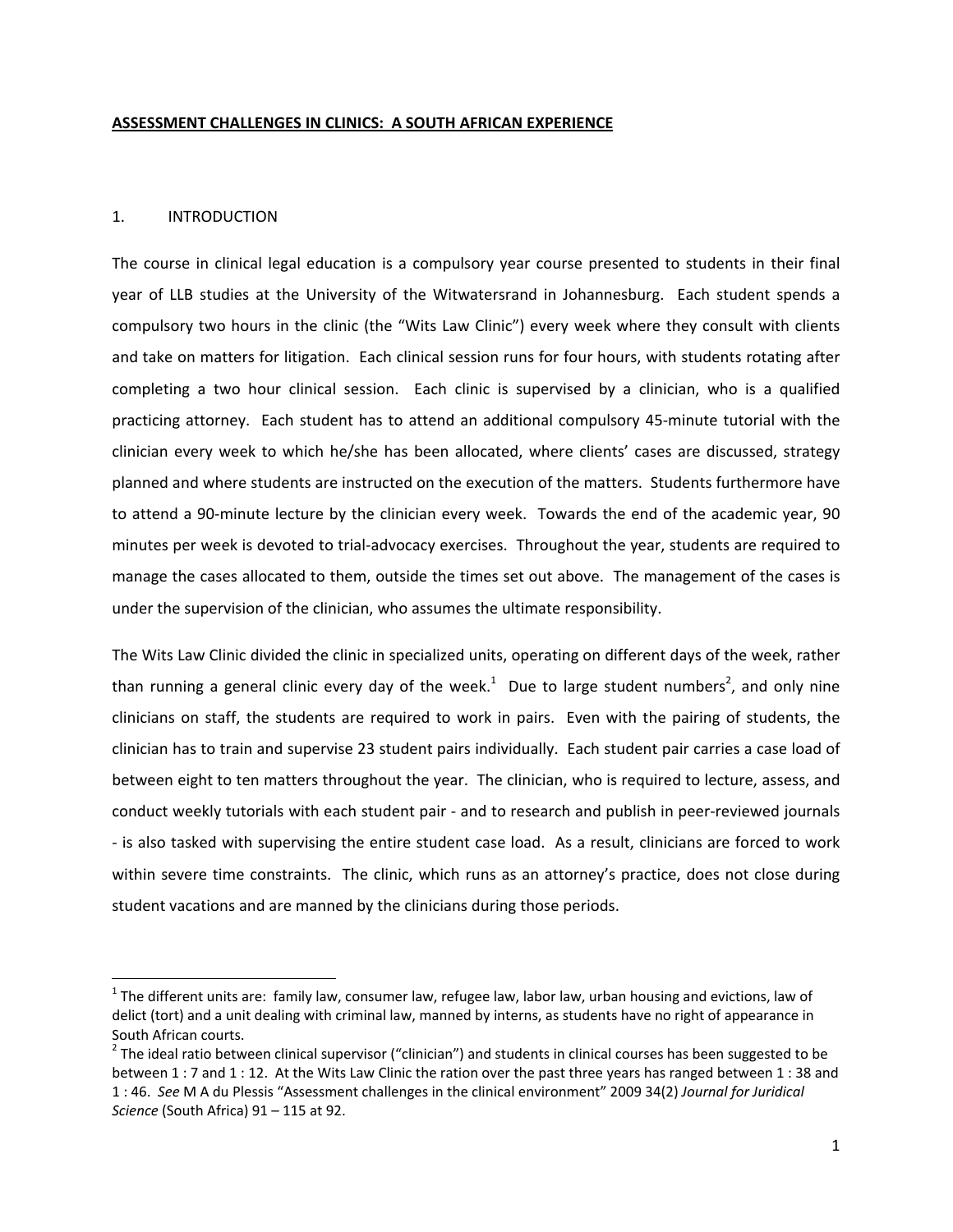#### 2. ASSESSMENT

The current assessment structure for this course is: a written test (at the end of the first of four teaching blocks ‐ on law and procedure), 10%; a written test (at the end of the third block – on the drafting of legal process) ‐ 15%; trial advocacy skills ‐ 5%; an assignment on analyzing a court trial which the student attended ‐ 10%; an oral examination ‐ 10%; and the assessment of the case file work ‐ 50%.

The criteria for the assessment of the case file work are: the quality of the statement taken from the client; the ability to analyze problems; the ability to assess and plan strategy; the execution of strategy; drafting skills; verbal communication skills; and a sense of responsibility and attendance.

#### 3. FACTORS THAT INFLUENCE ASSESSMENT

Specific factors that influence student assessment were identified as: large student numbers which make the assessment of individual students' interviewing skills in the clinic difficult, if not impossible; language barriers between students and clients; students working in pairs; specialization within the clinic; the education and experience variance amongst students; the students' (lack of) knowledge of substantive and procedural law; clinicians' varying experience in supervision and assessment; students' expectations; and the prescribed exit-levels outcomes set by the South African Qualifications Authority.

Of all these factors, the most challenging is the inability to properly assess the students' interviewing skills.

#### 4. THE CHALLENGE OF ASSESSING INTERVIEWING SKILLS OF STUDENTS

The client pool mainly consists of the indigent in the community, often living in abject poverty. (To put this in perspective, it may be helpful to point out that South Africa's Per Capita income is approximately one fifth of that of the United States'). Their financial status is determined by way of a means test. On an average day about 150 clients attend the clinic, which operates for four hours with student counselors in attendance. The overflow of clients after the formal four hours of clinic duty, are attended to by interns. The clinic comprises of a large floor area, divided into cubicles where the students consult with the clients. Students are required to briefly discuss the client's problem with the clinician in the clinic, where a decision is taken to either take on the matter, provisionally open a file for the matter

2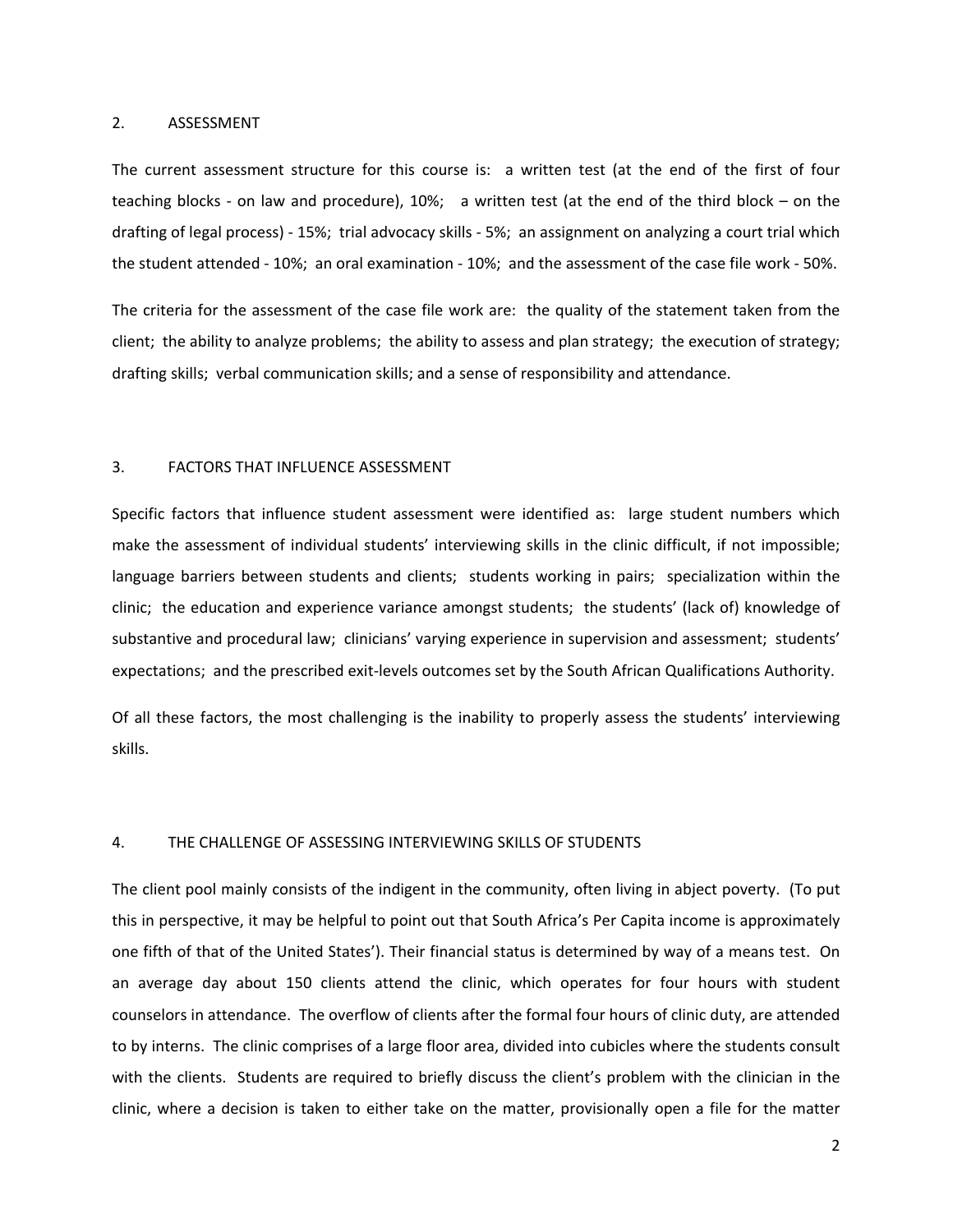which will be discussed in more detail during the tutorial session, or to dismiss the matter. Due to the large number of students, often waiting in queues for direction from the clinician, together with the pressure of screening as many of the waiting clients as possible during the formal clinic time, the clinician is unable to observe and assess the actual interviews which the students are conducting with the clients. The problem of properly assessing interviews is compounded where students are to be assessed individually, when working in pairs. Often the pairing of students is "unequal" in the following respects:

- where one of them is bi- or multilingual;
- where one has a better understanding of the substantive or procedural law, or a better general knowledge; or
- where only one has an understanding of the culture and traditions of the client.

# 4.1 Student challenges during interviews

Apart from the challenge for students to correctly identify the legal problems clients present them with, they often encounter challenges not specifically pertaining to law.

# 4.1.1 *Challenges with identifying problems*

When consulting, clinic clients tend to present to the students or clinic lawyer a rather large bouquet of problems, the majority of which has little to do with the law and the rest is so intertwined with general poverty that their actual legal problems are often very hard to distill. Simply being able to formulate the mandate is only half the battle won.<sup>3</sup>

A number of issues may arise where students are faced with problems not solely based in law, and which they often may have to deal with during interviews, without the assistance of supervision of the clinician:

- ‐ to what extent can a student be expected to comment on problems of a non‐legal nature?
- are students qualified to comment on problems of a non-legal nature?

<sup>3</sup> W de Klerk "Unity in adversity: Reflections on the clinical movement in South Africa" 2007 (12) *International Journal of Clinical Legal Education* 95 – 104 at 97.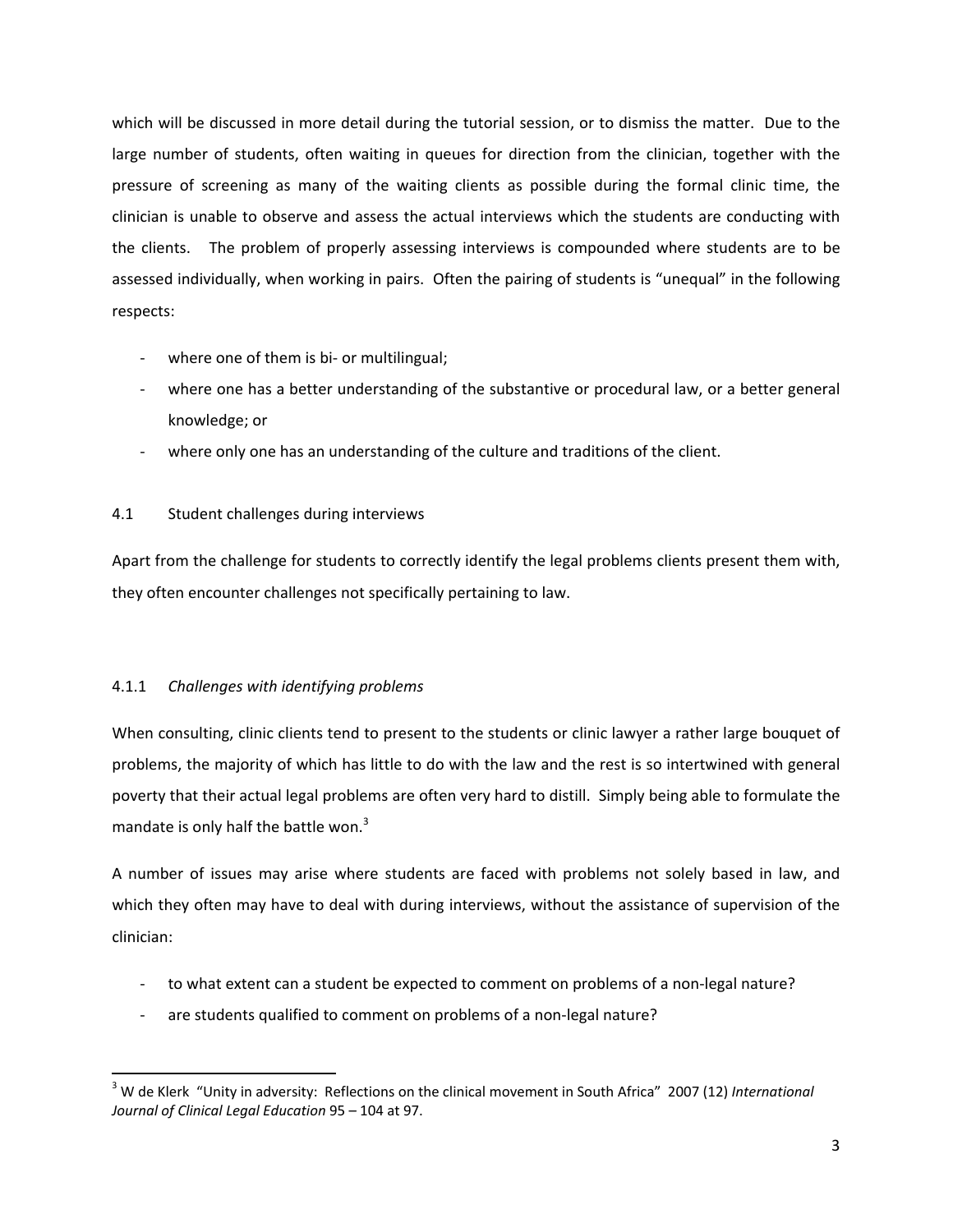- are students able to select the correct forum to which to refer clients?
- when students refer clients to the appropriate forum, will they do so correctly and with the required empathy?
- ‐ are students equipped to withstand a client's possible anger and frustration when they perceive a referral as a dismissal of their problems?
- are students equipped to retain their and the clients' focus on the one problem, identified to be in law, amongst the many others presented?

### 4.1.2 *Language barriers*

South Africa has 11 official languages. The university's language of instruction is English. Clients who frequent the clinic are often not able to articulate their problems in English. The range of problems presents specific problems:

- ‐ one student out of a pair may be fluent in the language the client's language of choice, thereby isolating the other student from his/her student partner during all client communication;
- the student communicating with the client may assess the client's problem while he listens and then merely gives a shortened, and possibly not fully accurate, version thereof to his/her student partner;
- a student who is fluent in a particular language may be identified by fellow students to consult with all clients wishing to communicate in that language, effectively limiting his/her access to the pool of clients;
- in the absence of a student able to communicate in a particular language, an administrative staff member who happens to be fluent in that language may be asked to act as a translator. Students may be unsure whether the translation is accurate, causing friction with the translator in front of the client. The particular translator used in this informal manner may not be available during follow‐up consultations;
- there may be no student or other staff member available to interpret the language the client prefers to communicate in. All communication will then necessarily be conducted in either English or another language, which may be a second or third language for both the client and the student;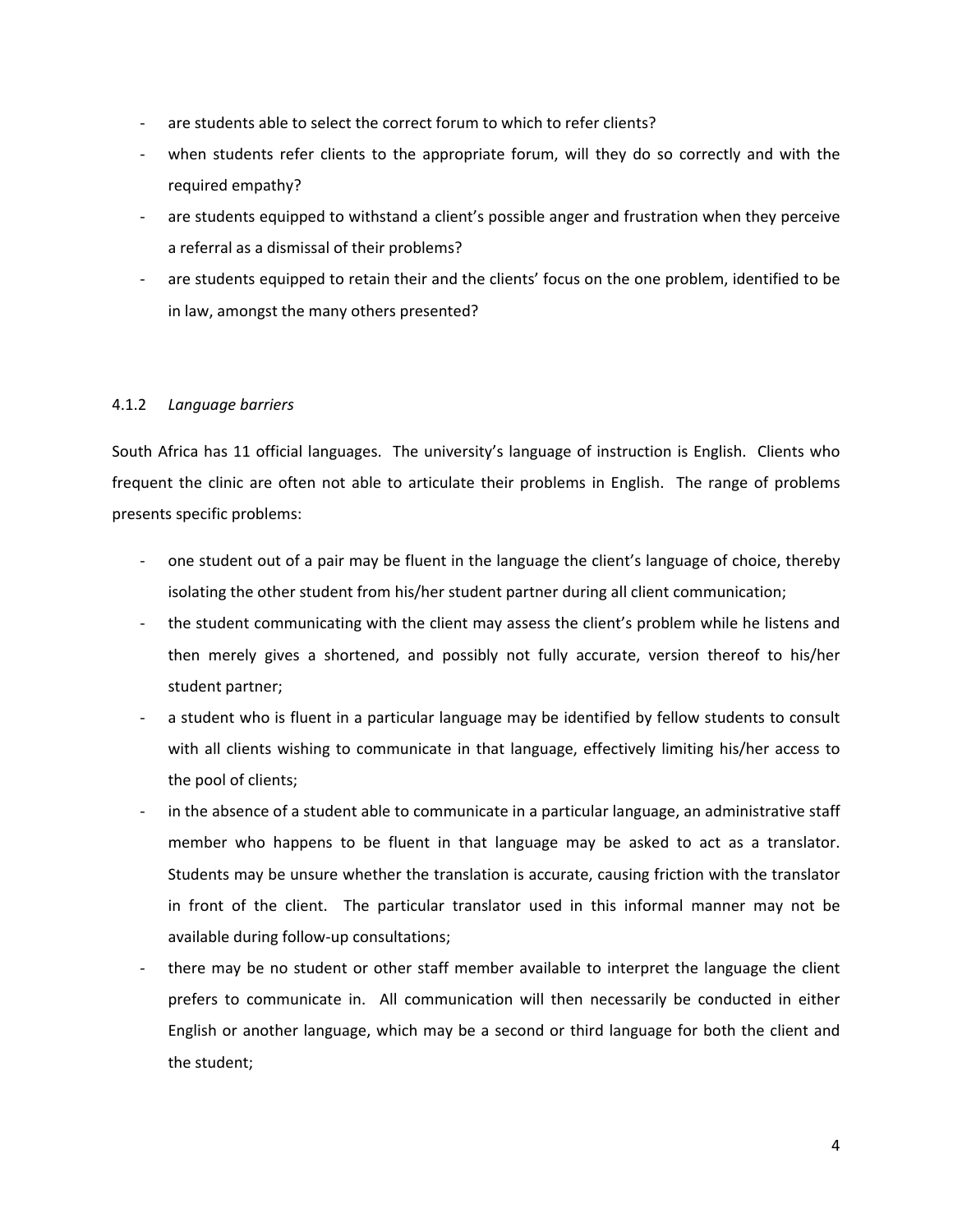- ‐ a notice in the waiting area, inviting clients to indicate their language of choice may be abused by clients who are sufficiently proficient in English, but insist on their indigenous language, thereby ensuring that they consult with a student with a similar cultural background as their own. This may lead to the overloading of some students, often to the detriment of others vis‐à‐ vis work exposure;
- how will a clinician be able to assess communication sent out in a language other than English, where only the client and the student communicating with him/her is proficient in that language?

The assessment of students by clinicians, when faced with the issue of language barriers, may have either a positive or a negative impact: should the student, who can not communicate with the client, be credited for all that is done right to the detriment of his/her partner? Alternatively, should the same student be penalized for errors made due to (mis)communication?

## 4.1.3 *Racial and cultural differences*

The South African landscape comprises a myriad of races and cultures, hence referred to as "the rainbow nation". Although the average South Africans are ostensibly known for their tolerance, this quality is often tested to the extreme in the clinical environment. Students are reminded of some basic cultural protocols, such as a more formal dress code during client consultations, to show respect.

In some indigenous cultures:

- eye contact is perceived as challenging behavior, whereas in others avoiding eye contact is perceived as a sign of distrust or a lack of respect;
- ‐ a man leads and a woman follows, whereas the opposite is true for other cultures;
- ‐ a man may sit, but a woman must stand or vice versa for other cultures;
- ‐ an elderly man will not discuss his problems with, or take advice, from a woman; and
- ‐ certain "code language" is used to describe a scenario.

Although the clinic is situated in an urban area, some clients travel from rural areas where certain customs are strictly adhered to. Students are required to respect customs and protocols and when not possible, to explain to clients why the consultation may be different to what they are used to, or expect.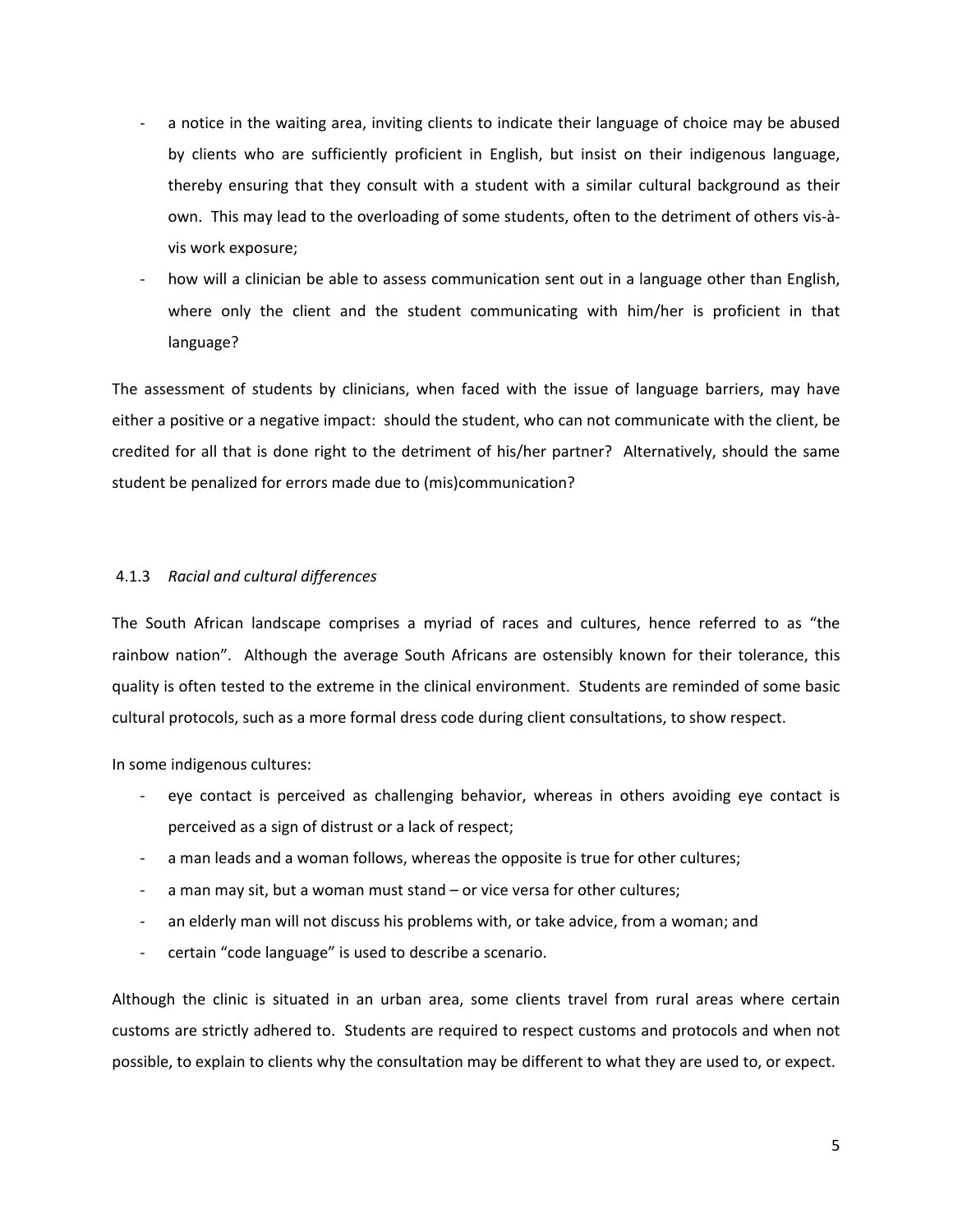Clients are often unable to distinguish between cultural or indigenous customs and practices and the law regulating the society. Students who do not know these customs and practices often have difficulty advising clients. Some clients may withhold certain information from the students, for example:

- issues relating to money. This information may be vital in the execution of their cases, but their cultural custom prevents them from discussing details about money;
- issues relating to family. In some cultures family ties are formed that do not correlate with the concept of a family in a legal sense. Clients may possibly refer to someone who is a distant family member, or to someone who lived with them for a period of time, as a brother or a sister. They may also refer to an aunt or other elderly lady, who was involved in their upbringing as a mother. Students who fail to clarify the correct legal relationship between the client and such third party may give incorrect advice. Students may also, when the true nature of the relationship is discovered, perceive the client as a liar and experience it as a breach of the attorney/client relationship. Many students therefore feel that they must first fight their way through a maze before they are able to assist the clients.
- ‐ Confusing use of language. Clients regularly confuse the words "he" and "she" in the English language. In some indigenous languages there is no differentiation between the genders. Some clients find the application of genders confusing and students find it equally confusing to follow the conversation.

### 4.1.4 *Aggression, intimidation, abuse and gratefulness*

In isolated instances clients may display aggression when they disagree with the students' advice. Students are specifically trained in coping under these circumstances. When a client becomes verbally abusive, students are required to assess whether the behavior is as a result of frustration on the part of the client where he/she does not understand the advice, or whether he/she understands the advice, but disagrees with it. They are also trained in dealing with the rare occasion where they feel intimidated or threatened, or are bribed or asked to "lie for me, because that is what lawyers do". When students are unable to cope with the situation, the clinician must intervene.

On the other hand, students are also instructed in dealing with grateful clients who insist on paying them something for the assistance. No money may be accepted, as the clients are assisted for free.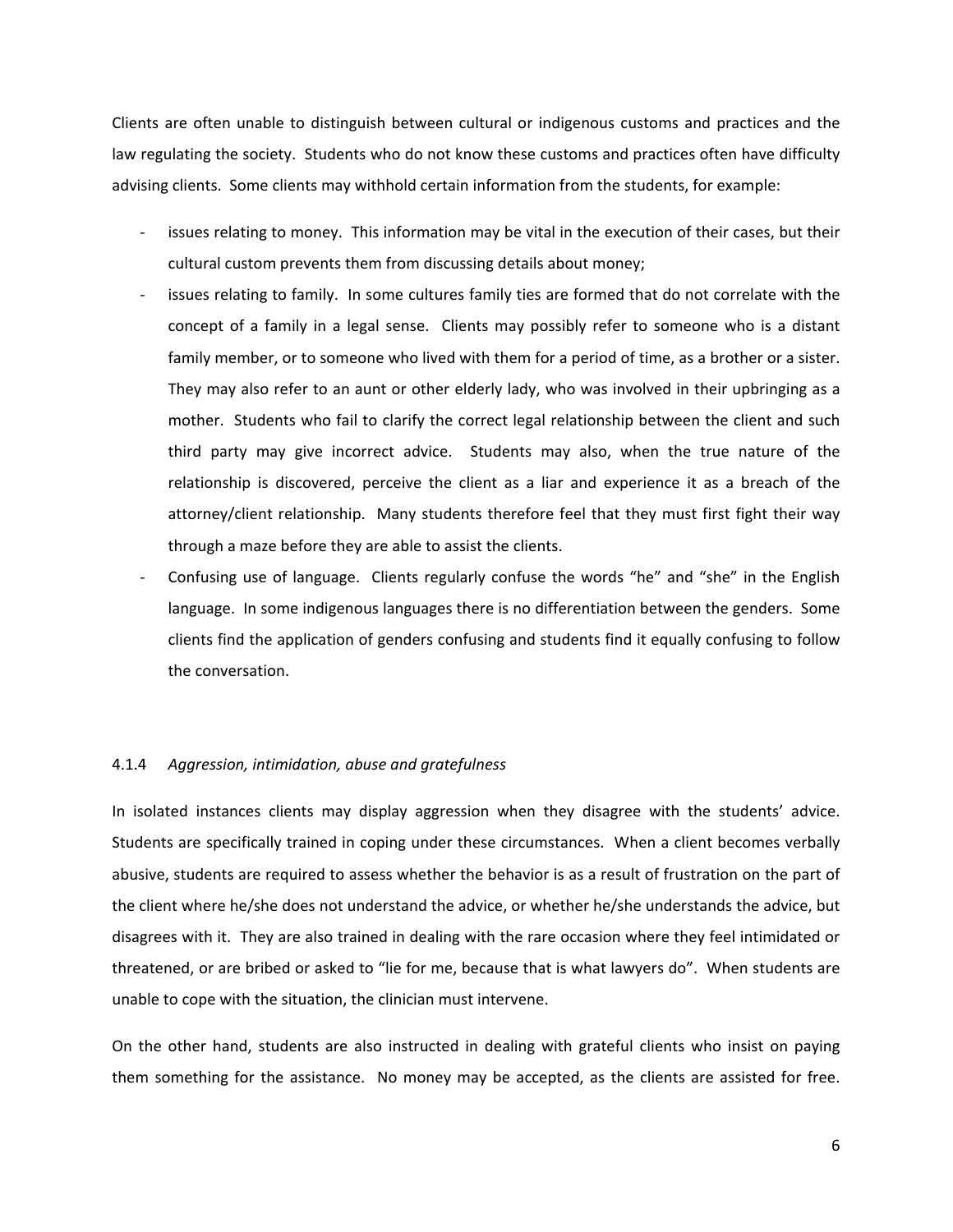Large gifts must be refused politely and small tokens of appreciation must be declared to the clinician, who will decide on the appropriateness of accepting the same.

#### 4.1.5 *Fear*

Students may on occasion experience fear. This may happen, for example, when the client is a traditional healer (sometimes referred to as a "witch doctor"), or a client wishes to sue a traditional healer. Whereas students from a culture where they understand the role of traditional healers may treat the client in the normal fashion, other students may dread such a consultation and may even refuse to deal with such a matter, as a result of the fear and their perception of possible supernatural consequences when dealing with such a matter. The assessment of a student who portrays fear poses a unique challenge for the clinician where such fear is real – other than a general fear to deal with a matter which a student perceives to be too difficult.

### 4.1.6 *Education and experience variants amongst students*

Legal problems do not manifest in a vacuum. Students' education levels and experience of the environment outside the constraints of law vary. Some students will have the advantage of being better equipped to understand the circumstances surrounding clients' problems, than others. This disparity between student partners is highlighted during the stage of interviewing clients already. One of the student partners may require additional tutorial intervention to address skills shortages.

### 5. TUTORIAL INTERVENTION

Many of the challenges students face during interviews, as detailed above, only become evident during the weekly tutorial sessions. Clinicians may note students' feedback on the interviews they conducted, which may contribute towards the final file assessment mark. This may become problematic when students query the marks awarded, as the only evidence would be tutorial notes. These notes may be incomplete due to time constraints during tutorials, as the tutorials are intended for feedback and instruction on the cases that were taken on for litigation. A student's recollection of the tutorial may, when the mark is queried, differ vastly from that of the clinician. Less experienced clinicians may find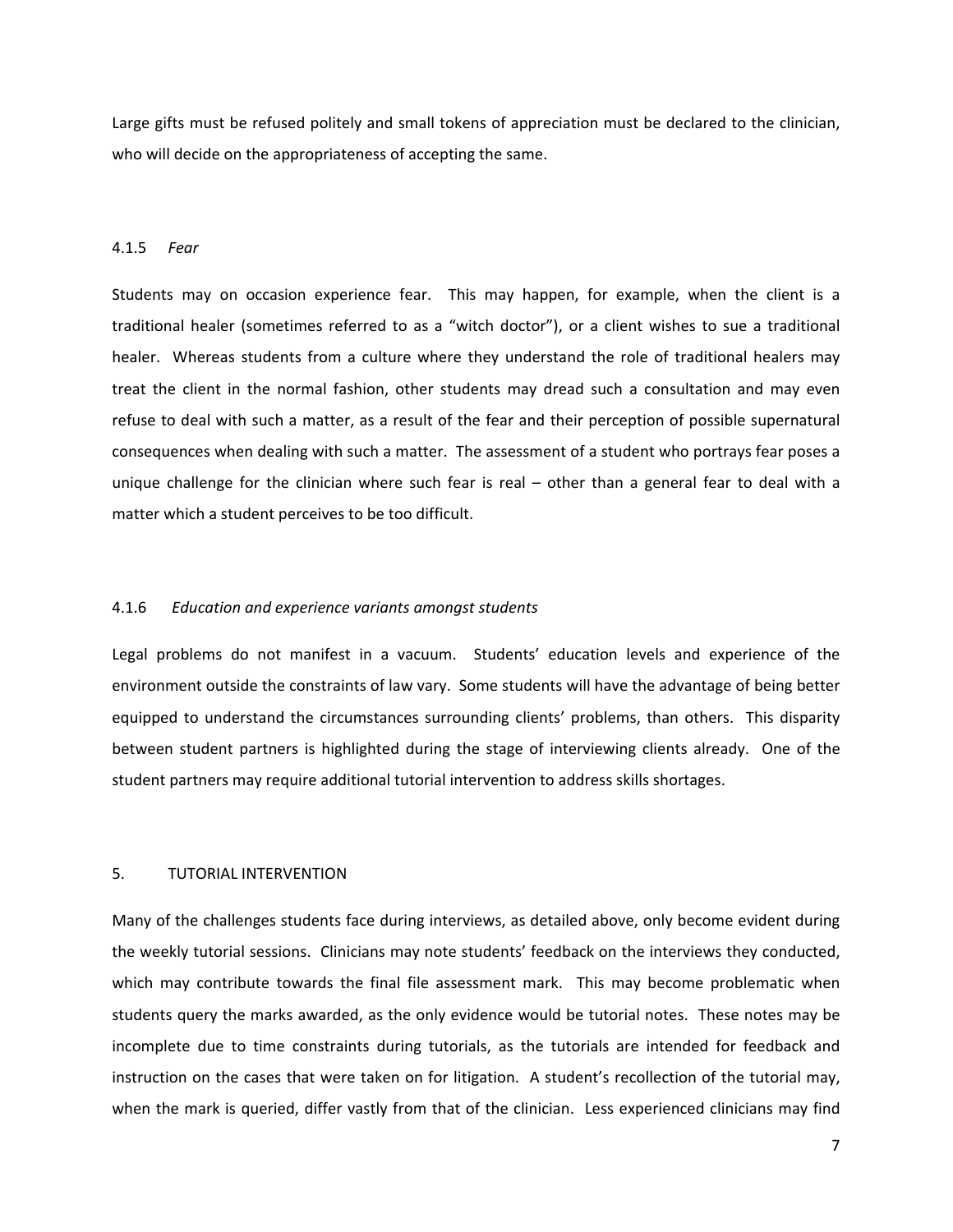allocating marks in this manner particularly difficult, especially when the marks allocated are monitored by an external examiner.

### 6. SOLUTION

The solution to the assessment of interviewing skills, taking into account the challenges students face during interviews, may be found in the introduction of reflective journals on the interviews students conduct in the clinic. The concept of reflective journals has been considered in the past, but were dismissed mainly because of time constraints experienced by clinicians and students alike (especially when the other forms of assessment - discussed in paragraph 2 above - already applied is taken into account). A further concern was that students may tend to distort or invent details for presentation in their reflective journals – this manipulation can be construed both ways: they may either present their experiences as being without any problems, trusting that this approach may earn them a good mark, or they may feel that discussing most of their interviews as problematic may have the same effect. A further concern was consistency in the assessment of reflective journals across the different specialized units within the clinic, as some units require a much wider knowledge and interpretation skills by students than other units, depending on the field of specialization.

These concerns can be overcome by providing students with clear guidelines. Students must be encouraged to be truthful and not succumb to:

- ‐ Feelings of incompetency, inability to deal with cases or fear, as they find all or most of their interviews as problematic;
- Perceptions of themselves as indomitable, as all their interviews are perfect;
- Writing down what they think the clinician may want to hear  $-$  this strategy may fail if the capabilities they claim to possess are not reflected in their case file work

Students should be encouraged to detail the problems they experience during interviews. These problems can be discussed with the clinician where solutions may be found. The skills students develop as a result of a previous problematic interview may be applied successfully during subsequent interviews, which in turn may be reflected upon in the journal. Solutions found in this way may lead to a successful re‐interview of a client.